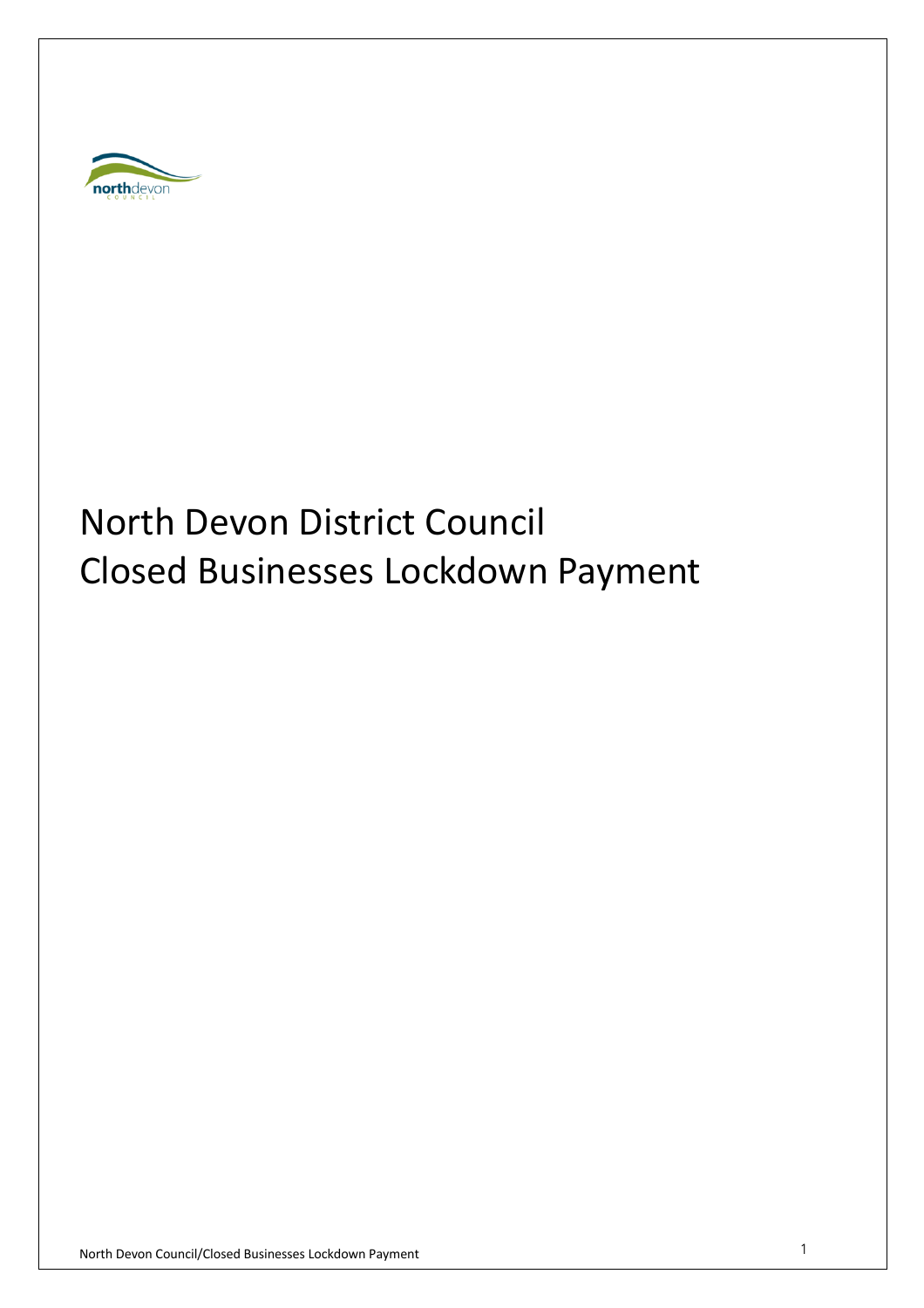# **Contents**

| 1.0  |                                                                                 |  |
|------|---------------------------------------------------------------------------------|--|
| 2.0  |                                                                                 |  |
| 3.0  |                                                                                 |  |
|      |                                                                                 |  |
|      |                                                                                 |  |
|      |                                                                                 |  |
|      |                                                                                 |  |
|      |                                                                                 |  |
| 4.0  |                                                                                 |  |
| 5.0  |                                                                                 |  |
| 6.0  |                                                                                 |  |
| 7.0  |                                                                                 |  |
| 8.0  |                                                                                 |  |
| 9.0  |                                                                                 |  |
| 10.0 | Taxation and the provision of information to Her Majesty's Revenues and Customs |  |
| 11.0 |                                                                                 |  |
| 12.0 |                                                                                 |  |
| 13.0 |                                                                                 |  |
|      |                                                                                 |  |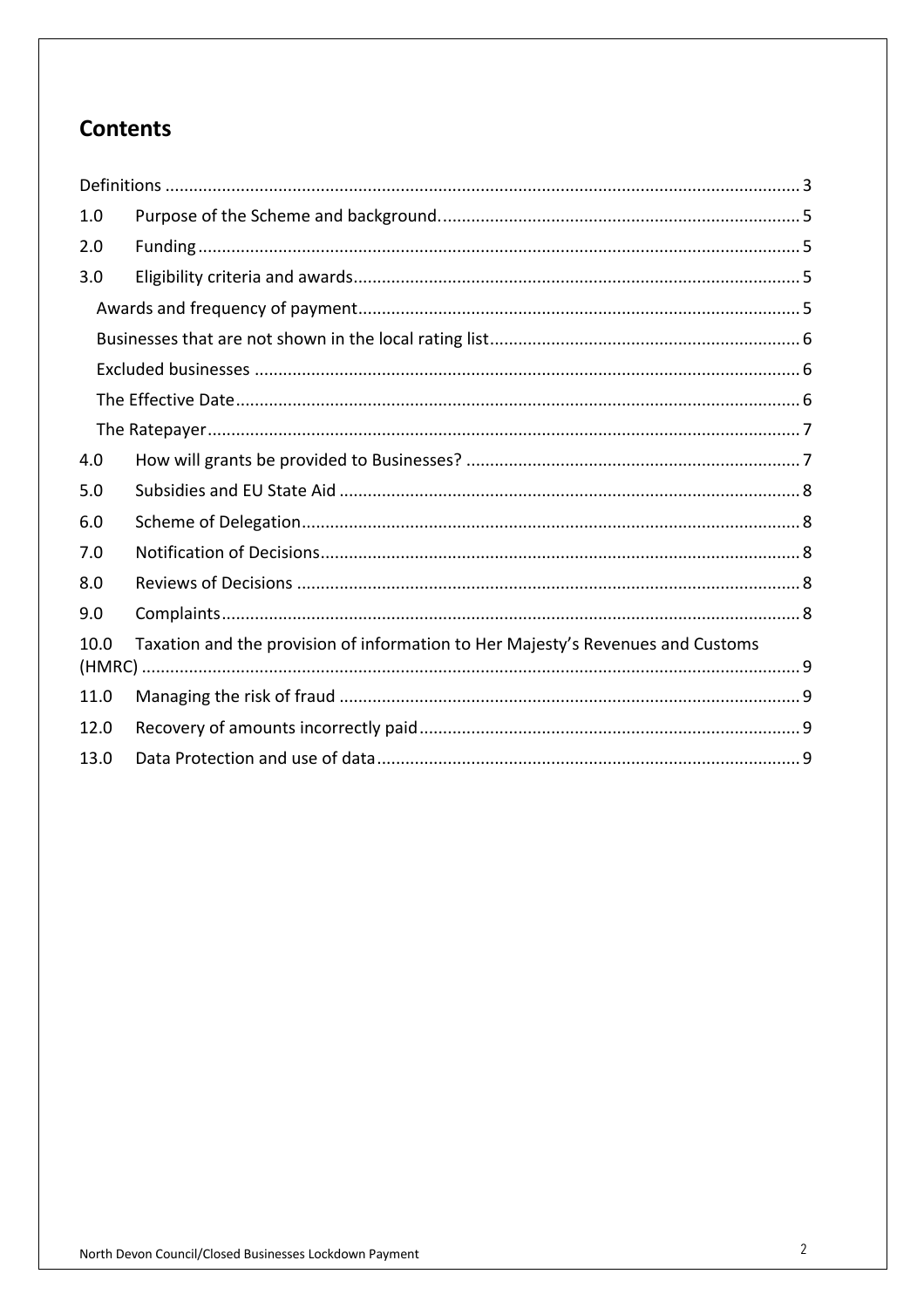# **Definitions**

The following definitions are used within this document:

**'Additional Restrictions Grant (ARG)'** means the additional funding provided by Government. Funding will be made available to eligible Local Authorities at the point that national restrictions are imposed or at the point the Local Authority first entered LCAL 3 local restrictions;

**'COVID-19' (coronavirus);** means the infectious disease caused by the most recently discovered coronavirus;

**'Department for Business, Energy & Industrial Strategy (BEIS)**'; means the Government department responsible for the scheme and guidance;

**'Effective date'**; means, for eligibility of the grant, the date of the local restrictions or the date of widespread national restrictions. For the purpose of this scheme the date cannot be before 9<sup>th</sup> September 2020;

**'Hereditament(s)**; means the assessment defined within Section 64 of the Local Government Finance Act 1988;

**'In-person services'** means services which are wholly or mainly provided by the business to their customers face to face and which **cannot** be provided by other means such as online or remotely by telephone, email, video link, or written communication;

'**Local Covid Alert Level'** (LCAL) means the level of alert determined by Government and Local Authorities for the area. LCALs have three Tiers. Tier 1 (Medium): Tier 2 (High), Tier 3 (Very High) and Tier 4 (Stay at home). For the purposes of these schemes the definitions used are LCAL1, LCAL2, LCAL3 and LCAL 4.

**'Local lockdown'**; means the same as **'Local restrictions'**;

**'Local rating list'**; means the list as defined by Section 41 of the Local Government Finance Act 1988

**'Local restrictions'**; and **'Localised restrictions'** means legally binding restrictions imposed on specific Local Authority areas or multiple Local Authority areas, where the Secretary of State for Health and Social Care requires the closure of businesses in a local area under regulations made using powers in Part 2A of the Public Health (Control of Disease) Act 1984 in response to the threat posed by coronavirus and commonly as part of a wider set ofmeasures;

**'Local Restrictions Support Grant Scheme (Closed)**; means the grant scheme which is applicable to businesses forced to close under either LCAL2 or LCAL3;

**Local Restrictions Support Grant Scheme (Closed Addendum) Tier 4**; means the grant scheme which is applicable to businesses forced to close under LCAL4;

**Local Restrictions Support Grant Scheme (Closed) Addendum 5th January 2021 onwards**; means the grant scheme which is applicable to businesses forced to close under widespread national restrictions from 5<sup>th</sup> January 2021;

**Local Restrictions Support Grant Scheme (Open)**; means the grant scheme developed by the Council in response to an announcement made by the Secretary of State for Business, Energy & Industrial Strategy made on  $22^{nd}$  October 2020 and which is applicable to businesses that are still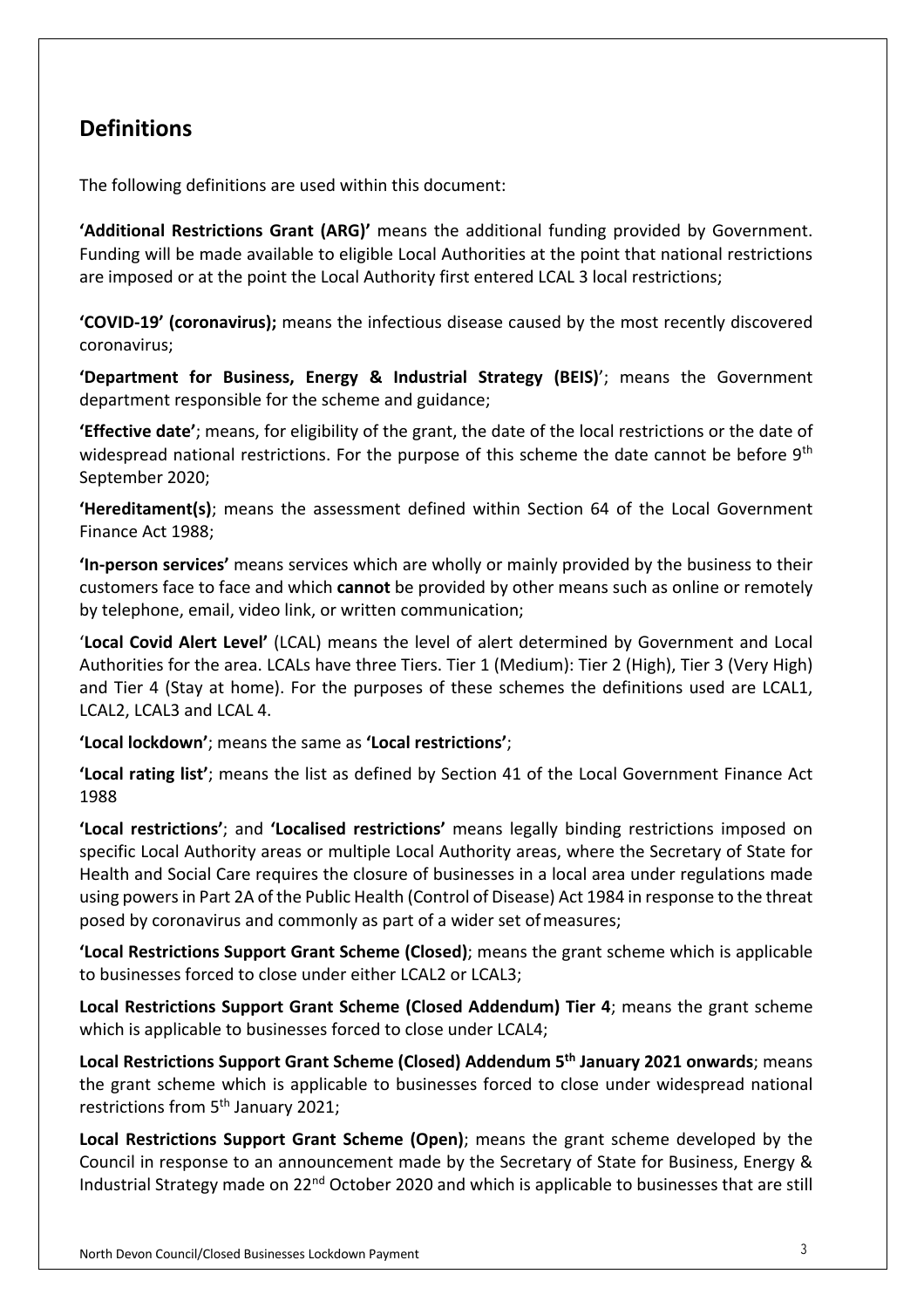open but severely impacted by the restrictions imposed by LCAL2 and LCAL3. It does not apply in LCAL 4;

**Local Restrictions Support Grant Scheme (Sector)**; means the grant scheme which is applicable to businesses that have been required to close on a national basis since 23<sup>rd</sup> March 2020 due to restrictions being put in place to manage coronavirus. This scheme does not apply in LCAL4

**'Rateable value'**; means the rateable value for the hereditament shown in the Council's local rating list at the date of the local restrictions;

**'Ratepayer'**; means the person who will receive the grant will be the person who, according to the Council's records, was the ratepayer liable for occupied rates in respect of the hereditament at the date of the local restrictions;

**'State Aid Framework';** means the Temporary Framework for State aid measures to support the economy in the current COVID-19 outbreak published on 19 March 2020; and

**'Temporary Framework for State aid'**; means the same as the ' **State Aid Framework' .**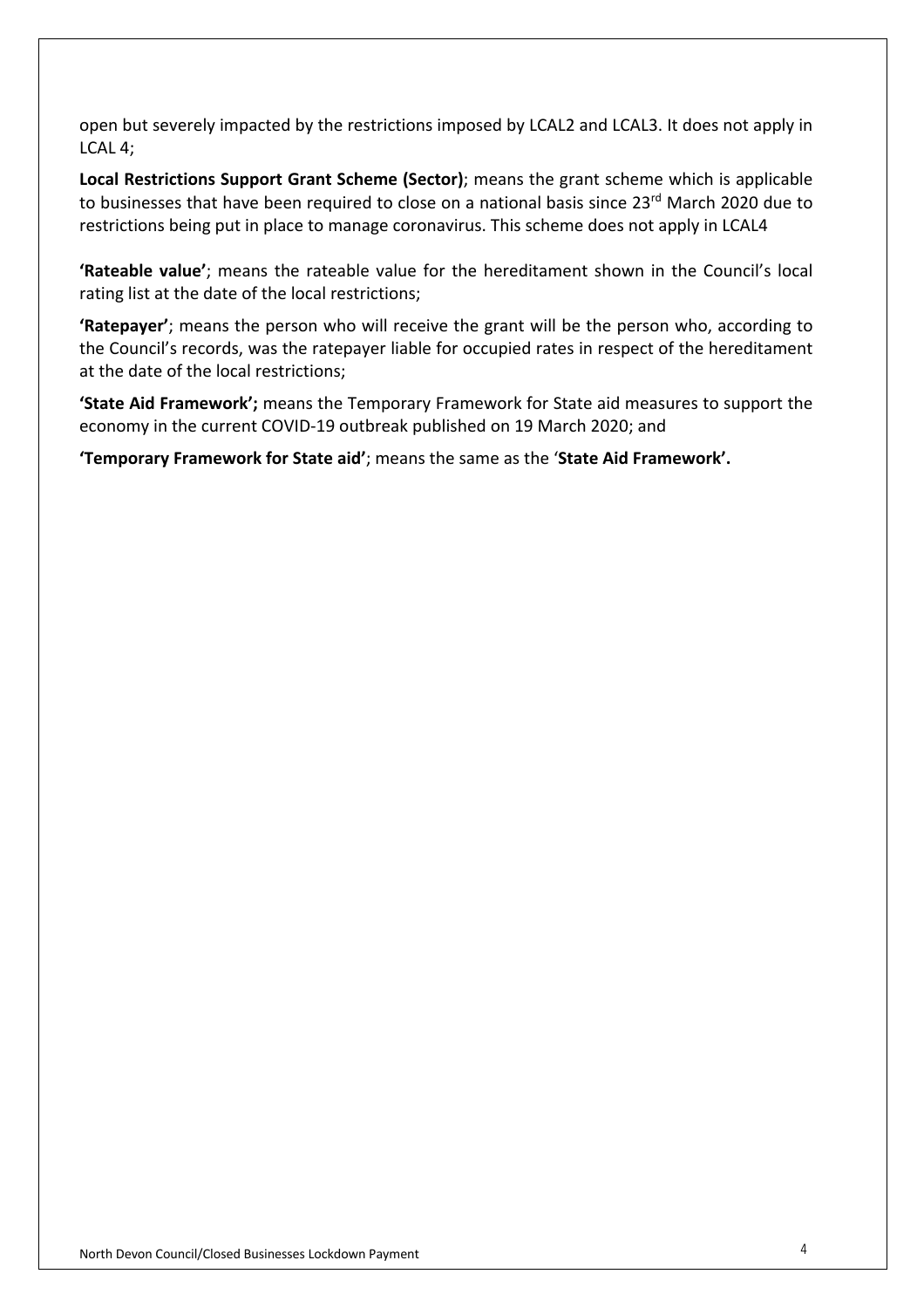# **1.0 Purpose of the Scheme and background.**

- 1.1 The purpose of this document is to determine eligibility for a payment under the Council's Closed Businesses Lockdown Payment scheme.
- 1.2 The grant scheme has been developed by the Council in response to an announcement made by Government on  $4<sup>th</sup>$  January 2020 which sets out circumstances whereby a grant payment may be made by the Council to a business which has to close due to national restrictions being put in place to manage coronavirus and save lives.
- 1.3 Whilst the awarding of grants will be the Council's responsibility, the Department for Business, Energy & Industrial Strategy (BEIS) has set down criteria which **must** be met by each business making an application. The Department has also indicated the types of business which should be given the grant.
- 1.4 The Closed Businesses Lockdown Payment is provided as a one-off payment. Eligibility for the scheme is the same as the LRSG (Closed) Addendum: 5 January onwards scheme. Businesses that are eligible are those that have been mandated to close by Government and include non-essential retail, leisure, personal care, sports facilities and hospitality businesses.
- 1.5 National restrictions are legally binding restrictions imposed under regulations made using powers in Part 2A of the Public Health (Control of Disease) Act 1984 in response to the threat posed by coronavirus and commonly as part of a wider set of measures.
- 1.6 The scheme will close for applications on  $31<sup>st</sup>$  March 2021 and no payments will be made after 30<sup>th</sup> April 2021.

# **2.0 Funding**

2.1 Local Authorities, subject to local eligibility, will receive funding to meet the cost of payments to businesses within the business rates system based on an assessment of the number of eligible business hereditaments.

# **3.0 Eligibility criteria and awards**

- 3.1 Government, whilst wanting Councils to exercise their local knowledge and discretion, has set national criteria for the funds. In all cases, the Council will only consider businesses for grants where **all** of the criteria are met.
- 3.2 Businesses that are eligible are those that have been mandated to close by Government and include non-essential retail, leisure, personal care, sports facilities and hospitality businesses

### **Awards and frequency of payment**

3.3 The amount of grant is fixed as follows: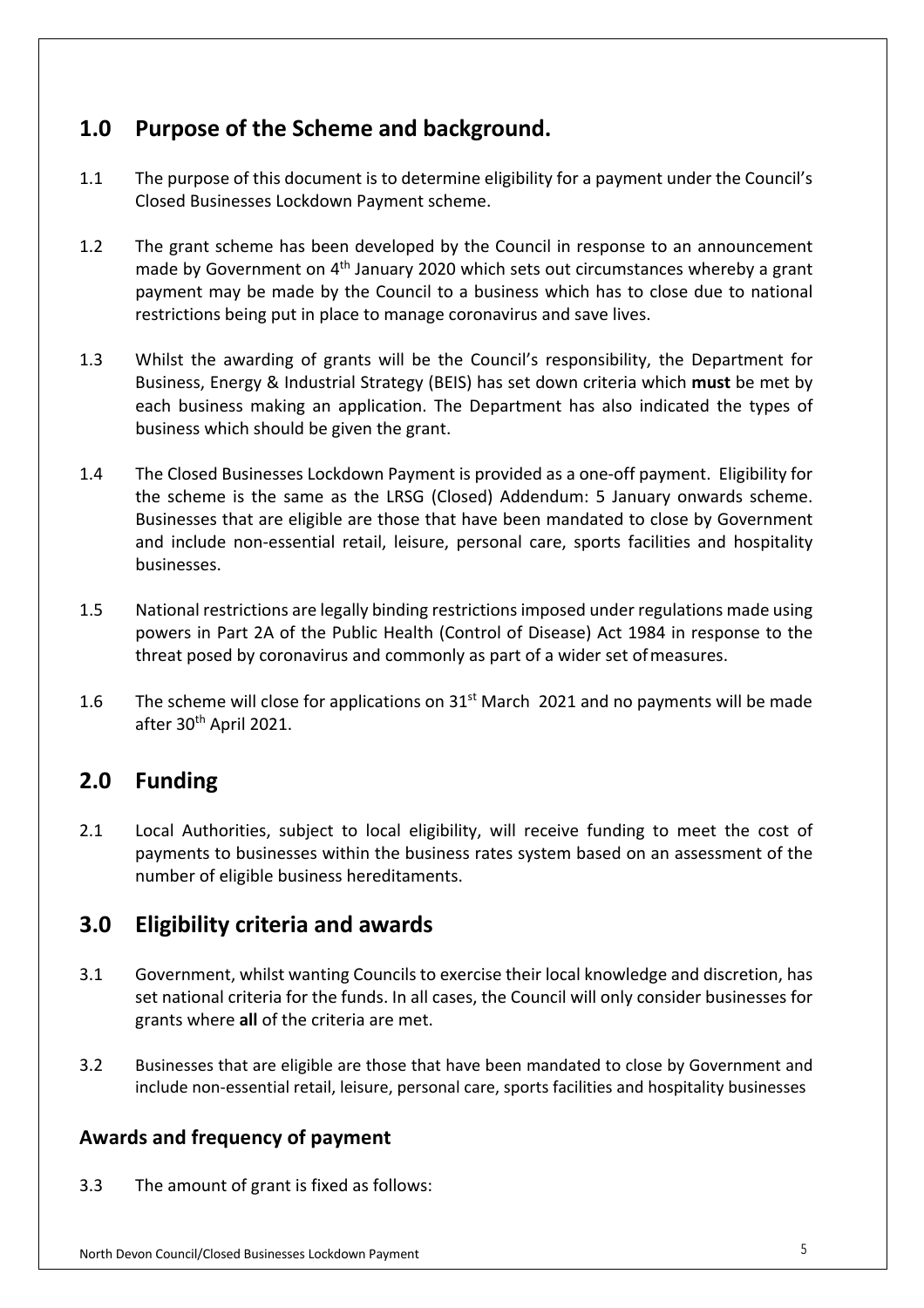- (a) Businesses occupying hereditaments appearing on the local rating list with a rateable value of exactly £15,000 or under on the date of the commencement of the widespread national restrictions will receive a payment of £4,000;
- (b) Businesses occupying hereditaments with a rateable value of over £15,000 and less than £51,000 on the date of the commencement of the widespread national restrictions will receive a payment of £6,000; and
- (c) Businesses occupying hereditaments with a rateable value of £51,000 or over on the date of the commencement of the widespread national restrictions will receive a payment of £9,000.
- 3.4 Any business failing to meet the criteria will not be awarded a grant.

#### **Businesses that are not shown in the local rating list**

3.5 Businesses which are not shown in the local rating list may be able to apply for an award under the Council's Additional Restrictions Grants (ARG) Scheme.

#### **Excluded businesses**

- 3.6 The following businesses will **not** be eligible for an award:
	- (a) Businesses that are able to continue to trade because they **do not depend** on providing direct **in-person services** from premises and can operate their services effectively remotely (e.g. accountants, solicitors);
	- (b) Businesses in areas outside the scope of the national restrictions, as defined by Government;
	- (c) Businesses that have chosen to close but not been required to, will not be eligible; and
	- (d) Businesses that were in administration, are insolvent or where a striking-off notice has been made at the date of the local restriction or national restriction;

#### **The Effective Date**

- 3.7 The effective date for eligibility is determined as the date of the widespread national restrictions namely 5<sup>th</sup> January 2021.
- 3.8 In **all** cases, the following must have existed at the effective date:
	- The hereditament **MUST** be shown in the local rating list as at the effective date;
	- Any changes to the local rating List (Rateable Value or to the hereditament) after that date, including changes which have been backdated to this date, will be ignored for the purposes of eligibility;
	- The Council is not required to adjust, pay or recover grants where the local rating list is subsequently amended retrospectively to the effective date;
	- In cases where it was factually clear to the Council that, at the effective date, the local rating List was inaccurate on that date, the Council *may* withhold the grant and/or award the grant based on their view of who would have been entitled to the grant had the list been accurate. (The Department for Business, Energy and Industrial Strategy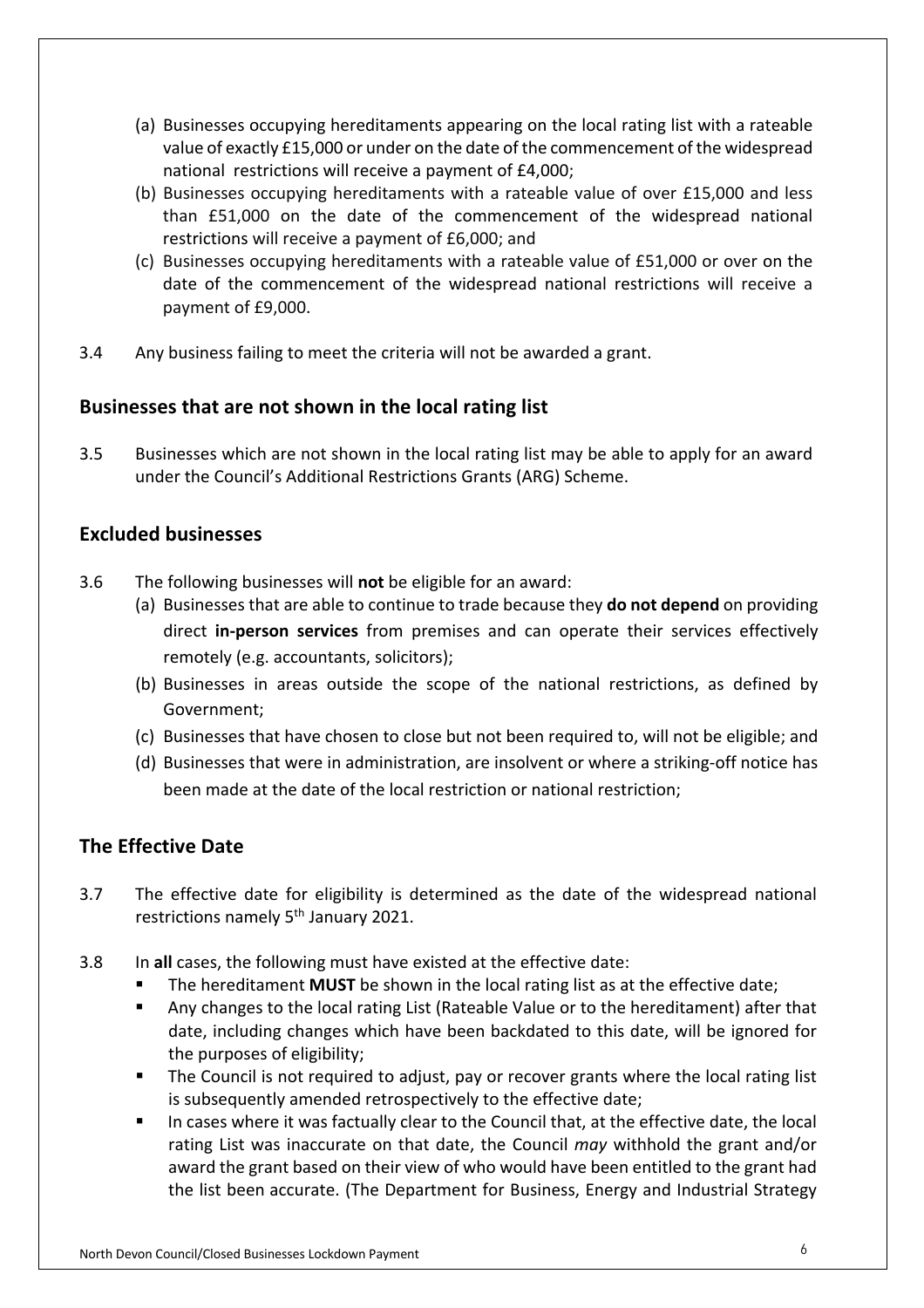(BEIS) has stated that this provision is entirely at the discretion of the Council and is **only** intended to prevent manifest errors. It is not intended for ratepayers who subsequently challenge their Rateable Value); and

• Where a hereditament is exempt from rating as at the effective date, no grant shall be payable.

#### **The Ratepayer**

- 3.9 In **all** cases the following shall apply:
	- The person who will receive the grant will be the person who, according to the Council's records, was the ratepayer in respect of the hereditament at the effective date;
	- The ratepayer must be liable to occupied property rates at that date. It should be noted that grants will not be awarded where the hereditament is unoccupied;
	- Where the Council has reason to believe that the information it holds about the ratepayer at the effective date is inaccurate, it may withhold or recover the grant and take reasonable steps to identify the correct ratepayer;
	- Where, it is subsequently determined that the records held are incorrect, the Council reserves the right to recover any grant incorrectly paid; and
	- Where any ratepayer misrepresents information or contrives to take advantage of the scheme, the Council will look to recover any grant paid and take appropriate legal action. Likewise, if any ratepayer is found to have falsified records in order to obtain a grant.

## **4.0 How will grants be provided to Businesses?**

4.1 The Council is fully aware of the importance of these grants to assist businesses and support the local community and economy. Details of how to obtain grants are available on the Council's website:

<https://www.northdevon.gov.uk/coronavirus/business-support/business-grants>/

- 4.2 In all cases businesses will be required to confirm that they are eligible to receive the grant. This includes where the Council already has bank details for the business and are in a position to send out funding immediately. Businesses are under an obligation to notify the Council should they no longer meet the eligibility criteria for any additional grants.
- 4.3 The Council reserves the right request any supplementary information from businesses, and they should look to provide this, where requested, as soon as possible.
- 4.4 An application for a Closed Businesses Lockdown Payment is deemed to have been made when a duly completed application form is received via the Council's online procedure.
- 4.5 All monies paid under this scheme will be funded by Government and paid to the Council under S31 of the Local Government Act 2003.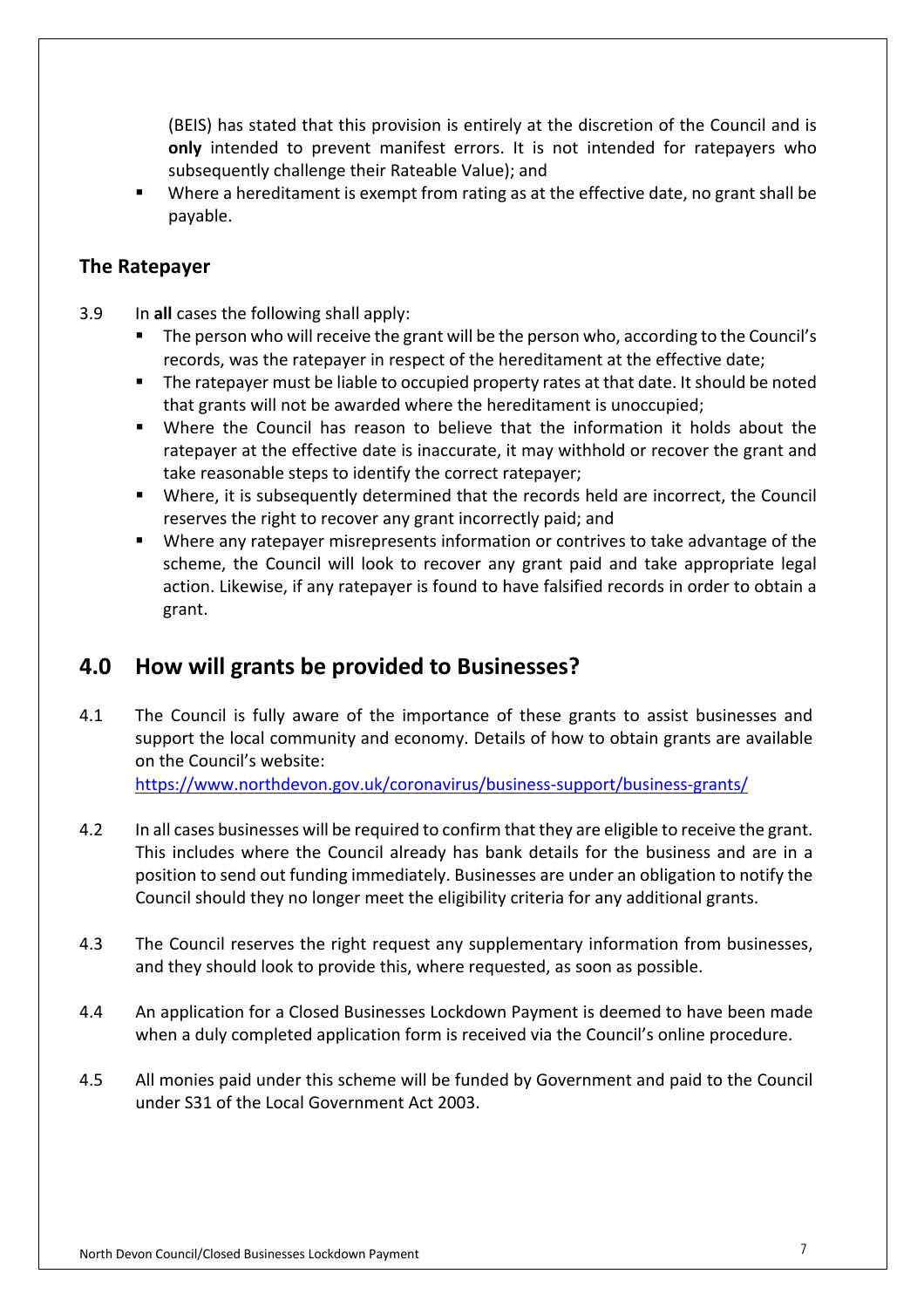# **5.0 Subsidies and EU State Aid**

- 5.1 The EU State aid rules no longer apply to subsidies granted in the UK following the end of the transition period.
- 5.2 The United Kingdom remains bound by its international commitments, including subsidy obligations set out in the Trade and Cooperation Agreement (TCA) with the EU.
- 5.3 The Council can still pay out subsidies under previously approved schemes and this includes subsidies related to COVID-19 that have previously been given under the EU State aid Temporary Framework.

# **6.0 Scheme of Delegation**

- 6.1 The Council has approved this scheme.
- 6.2 Officers of the Council will administer the scheme and the Section 151 Officer is authorised to make technical scheme amendments to ensure it meets the criteria set by the Council and, in line with Government guidance.

# **7.0 Notification of Decisions**

- 7.1 Applications will be considered on behalf of the Council by the Revenues and Benefits Service.
- 7.2 All decisions made by the Council shall be notified to the applicant either in writing or by email. A decision shall be made as soon as practicable after an application is received.

## **8.0 Reviews of Decisions**

- 8.1 The Council will operate an internal review process and will accept an applicant's request for a review of its decision.
- 8.2 All such, requests must be made in writing to the Council within 14 days of the Council's decision and should state the reasons why the applicant is aggrieved with the decision of the Council. New information may be submitted at this stage to support the applicant's appeal.
- 8.3 The application will be reconsidered by a senior officer, as soon as practicable and the applicant informed in writing or by email of the decision.

# **9.0 Complaints**

9.1 The Council's 'Complaints Procedure' (available on the Council's website) will be applied in the event of any complaint received about this scheme.